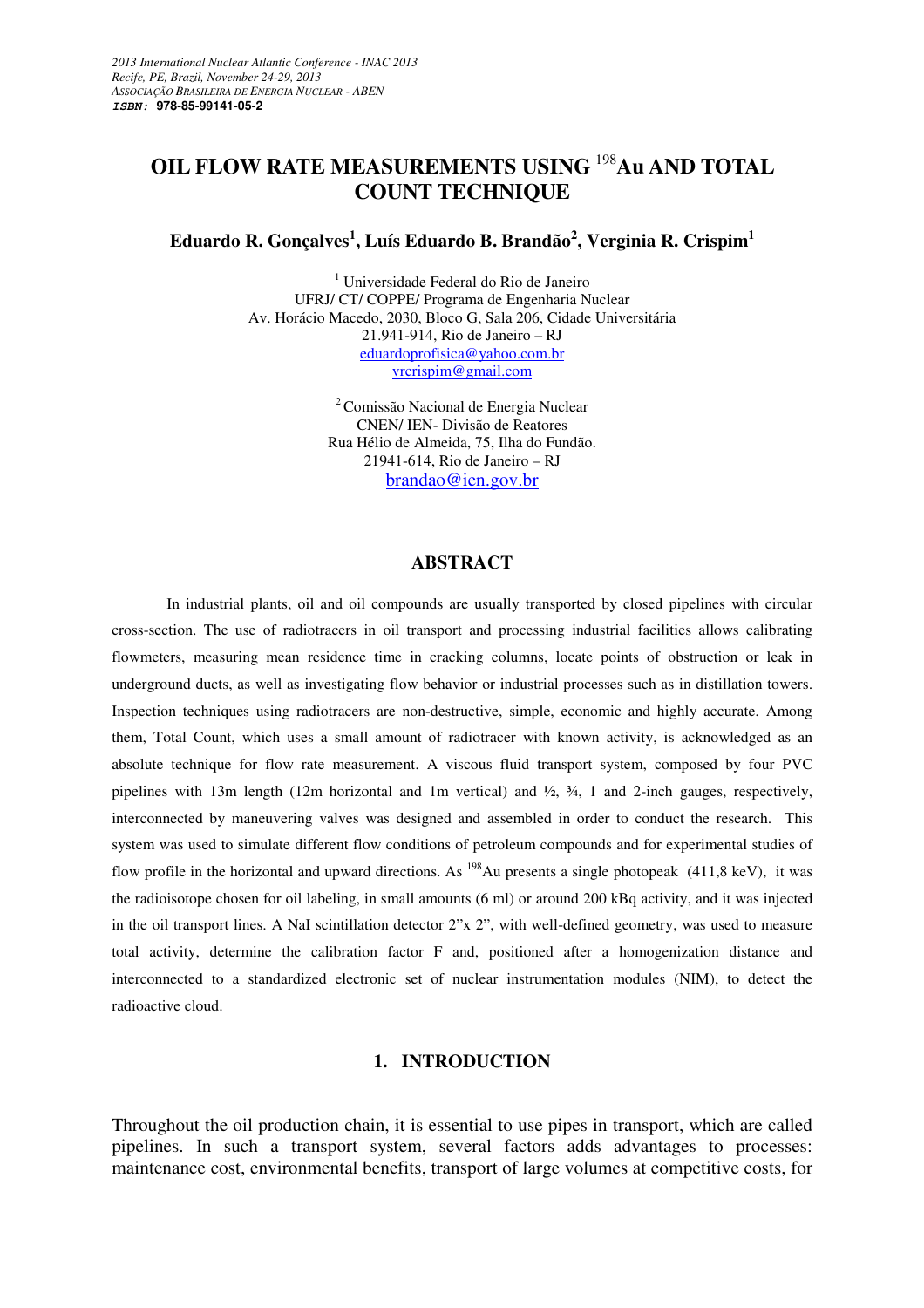example. However, these units require a regular inspections process constantly and shall be subject to the strict security requirements and monitoring the internal pressure of the pipeline and its flow [1].

In order to oil, and its derivatives, flow through the ducts, it is necessary to use pumps that promote the movement of fluids, under pressure and flow rate constant, because without these characteristics, it is impossible to measure the volume transported [2]. According to that author, even after separation processes, presence of gas, water and sediment is observed. This fact is extremely undesirable, because, besides to promoting wear of pumps and meters components, leads to inaccurate measurements.

Several methods are employed to calculate the flow rate and Ribeiro [2] cited that the most commonly used methods require a measurement device to stay in direct contact with the fluid and, in many cases, due to the abrasive effects / corrosive oil and its derivatives with the moving parts of the meter causes wear on their components, causing slipping - fluid passage without being measured – and hence, influencing the accuracy of the measurements. In this way, the sensor should go through maintenance constantly and calibrated with some periodicity. In general, the flow uncertainties of the types of positive displacement and Coriolis are around 0.3% and ultrasonic 2%. These values are for new meters and at operations similar to laboratory conditions. The author also pointed out that, for the employment of flow meters at pipeline transportation of petroleum and its derivatives often requires the installation of auxiliary equipments that interfere with measurement accuracy. However, these drawbacks could be avoided. When the case of using of radiotracers techniques, they are minimized by the penetration of radiation in matter, that allows the use of noninvasive techniques, independent of the dimensions of the systems analyzed, because, for each case, it is built the correct calculation of the activity needed and the measurement geometry [3]. Techniques using radiotracers consist of the use of statistical functions of the residence time distribution (RTD) in their systems analysis and data acquisition. These techniques are recognized for their safety, effective precision, competitive costs and have their employment governed by international certifications [4].

Among the techniques of flow measurement with radiotracers, the two most commonly used are the: Transient Time and Total Count, the last one being used in this research work focused primarily measure flow and the first one used for comparison results.

# **1.1: Measure the flow by Total Count Technique**

The Total Count Technique is recognized as a technique for measuring absolute flow. In 1957, Hull [5] measured the amount of flow in a duct line between the American States of Colorado and Utah, with this technique. Total Count Technique has as main advantages: 1) the independence of the internal volume of the transport duct, which can be applied in the presence or absence of obstructions, 2) no restriction on the nature of the product or material to be conveyed; 3) it is a noninvasive technique that enables real-time diagnosis; 4) uses only one detector.

Total Count in the art, a small amount of radiotracer with known activity, *A*, is detected by a detection system with well-defined geometry, which, positioned after homogenization distance, provides a total count, *N*. The flow rate, *Q*, can be obtained by Equation 1.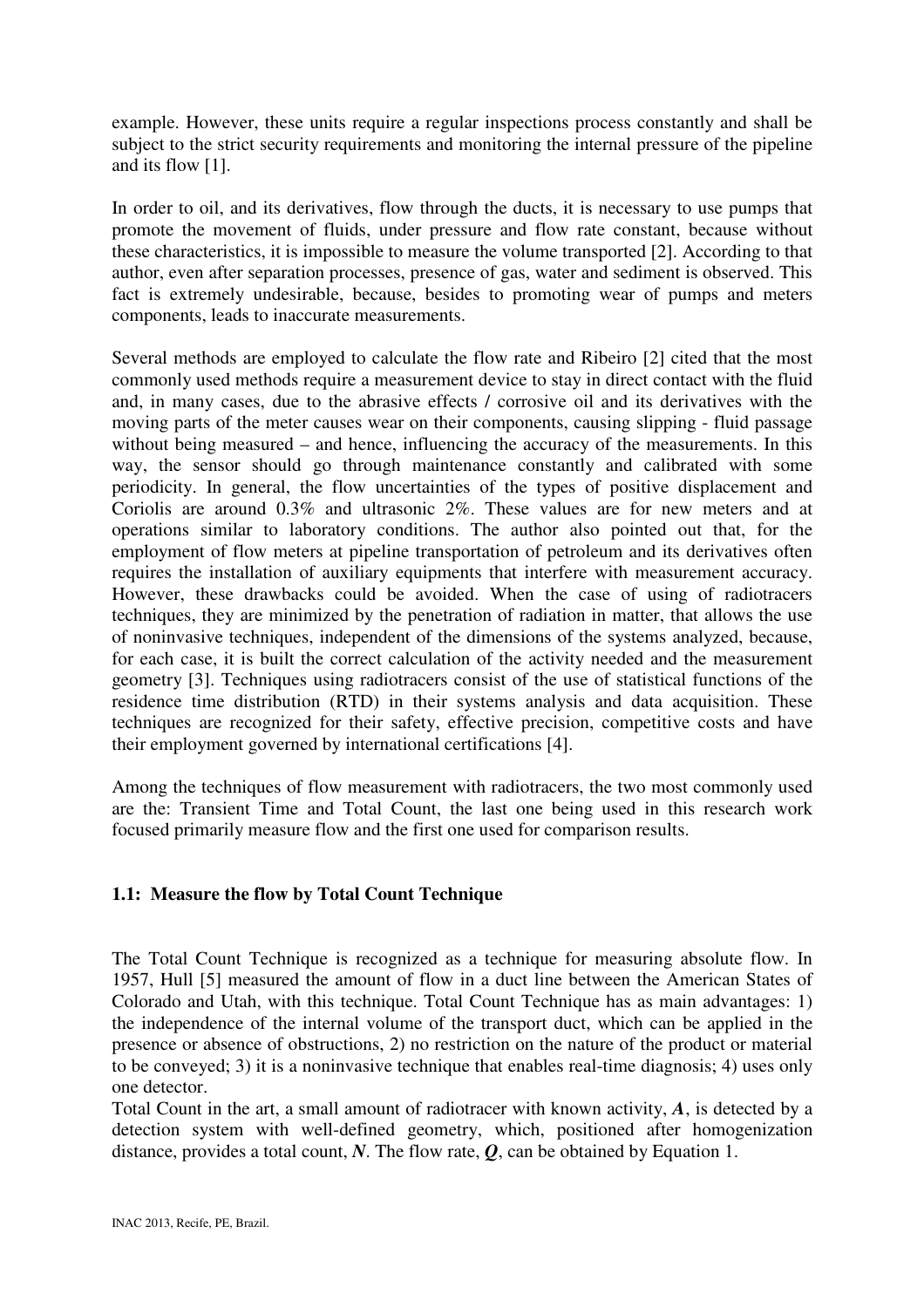$$
Q = \frac{A \cdot F}{N} \tag{1}
$$

Where  $F$  is the calibration factor obtained at laboratory, and it has constant value, specific to each measurement system.

With an uncertainty calculated by Equation 1,

$$
\delta Q = Q \cdot \sqrt{\left(\frac{\delta A}{A}\right)^2 + \left(\frac{\delta F}{F}\right)^2 + \left(\frac{\delta N}{N}\right)^2} \tag{2}
$$

Observing Equation 2, we note that the contribution of relative uncertainty concerning to activity, (δ*A/A*), is low because the calibration sets of detection allows to reach low values. The same rushes with relative uncertainty concerning to the F factor, (δ*F/F*), as the adjustment function to the experimental data gives a coefficient of determination, R², very close to unity, as can be seen in Figure 1.1. The contribution of relative uncertainty concerning total counts recorded, (δ*N/N*), depends mainly on the accuracy of the discrimination scores for the photo peak of contributions due to background radiation. Low activities injection can make it difficult such discrimination.



**Figure 1.1: Curve matching concentrations injected the radiotracer and the counting rates of radiotracer to determine the factor F**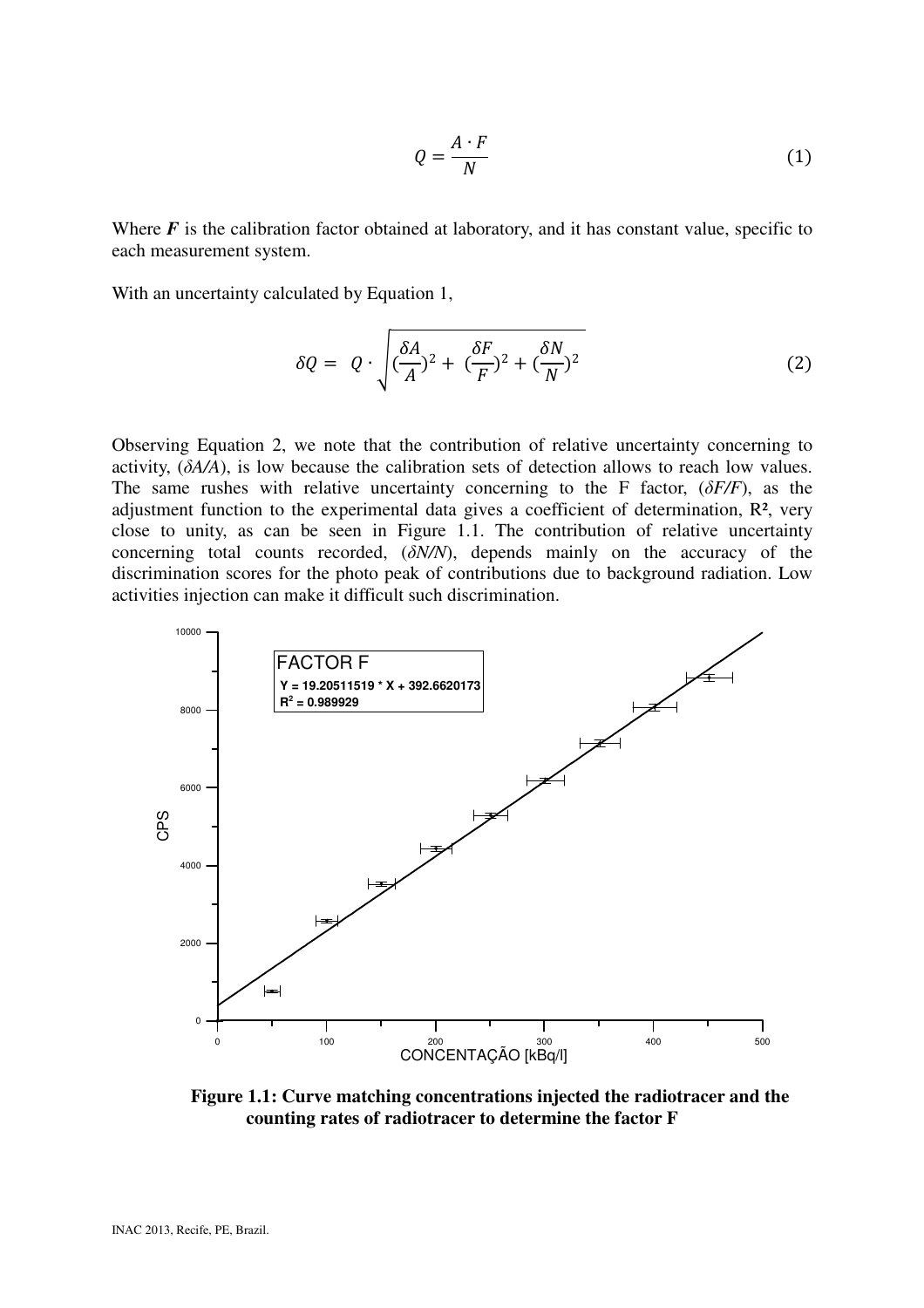# **1.2: Determination of the calibration factor F**

The calibration factor F is a fundamental parameter to employ Total Count Technique. It is determined experimentally through a replica of detection conditions in the transport line. In this apparatus, as shown in Figure1.2, were deposited successively aliquots of radiotracer with activity  $(25.1 \pm 0.2)$  kBq in 500ml of oil contained in the PVC pipe.



**Figure 1.2: Experimental device constructed for the determination of the calibration factor F.** 

# **1.3: Flow Measure by Transient Time Technique.**

In the Transient Time Technique a small amount of radiotracer is injected instantly in a straight transverse duct section defined and constant, *S*. After homogenization distance, two detectors  $(D_1, D_2)$  are arranged externally at a distance x from each other, so that the passage of the radioactive cloud by the position occupied by one detector does not interfere with detection of the other cloud.

After data acquisition, by using the RTD function, *E(t)*, and through the first statistical moment,  $M<sub>I</sub>$ , obtains the average residence time and  $\tau$  corresponding to the transient time between the signals recorded by  $D_1$  and  $D_2$ .

The flow rate Q is given by Equation 3:

$$
Q = \frac{S \cdot x}{t_1 - t_2} \tag{3}
$$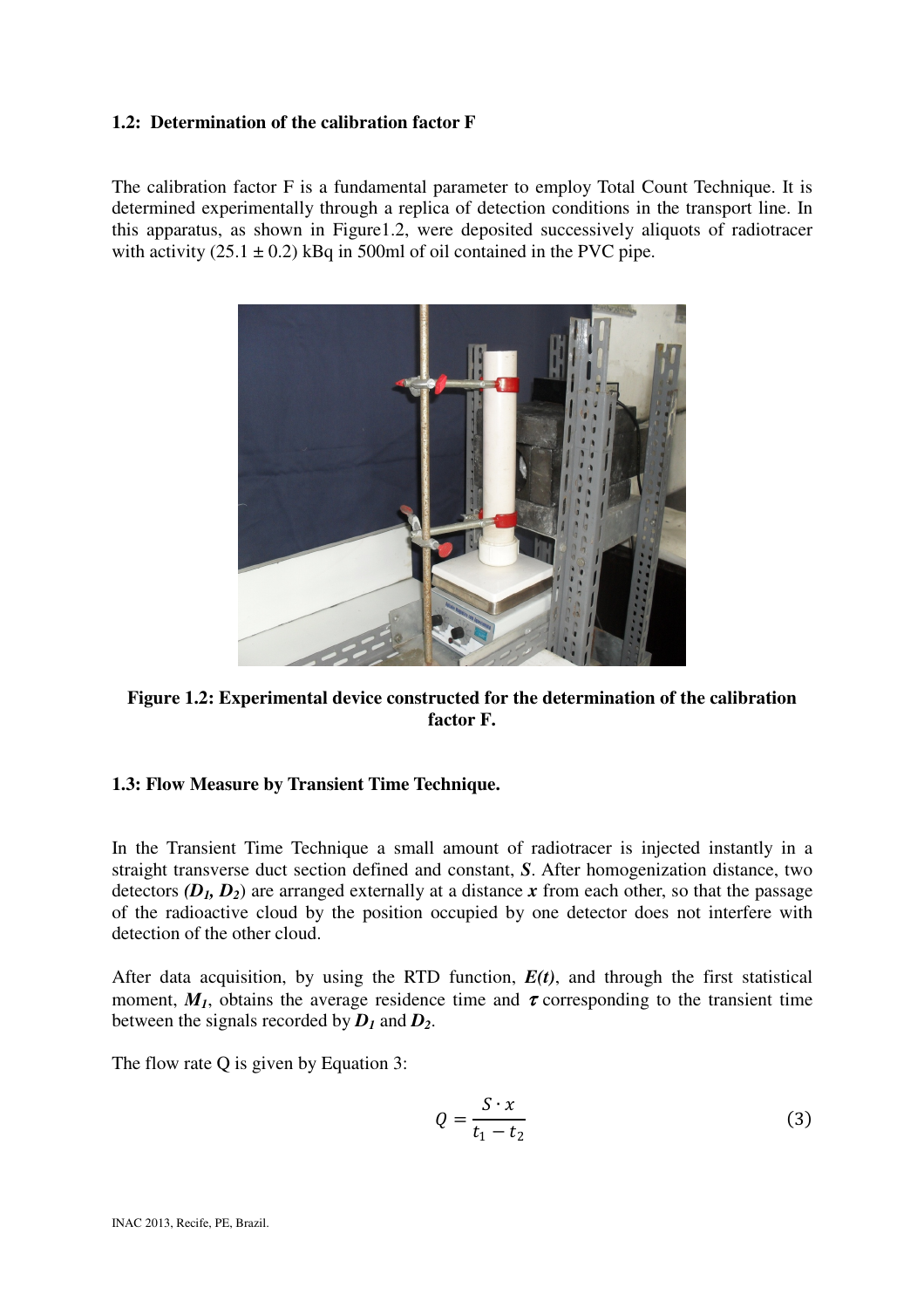Where: *S* is the cross-sectional area of the pipe, *x*, the distance between the detectors  $D_1$  and  $D_2$ ,  $t_1$  and  $t_2$  are the average residence times in the region of the radioactive cloud detection by the detectors  $D_1$  and  $D_2$ , respectively, and their uncertainty given by:

$$
\delta Q = Q \cdot \sqrt{(\frac{\delta S}{S})^2 + (\frac{\delta x}{x})^2 + (\frac{\sqrt{(\delta t_2)^2 + (\delta t_1)^2}}{(t_2 - t_1)})^2}
$$
(4)

Observing Equation 4, we note that the contributions of the uncertainties concerning the cross sectional area of the pipe,  $(\delta S/S)$ , and the distance between the detectors,  $(\delta x/x)$ , can be negligible, because the first is measured by a high precision caliper, in the other, despite the uncertainty of the measuring instrument (tape) is also small, the detectors are spaced at *x* value much greater than the uncertainty of the measuring device.

Therefore, the uncertainty in flow measurement is mainly due to uncertainty of the measurements of the average residence times. This fact is mainly due to irregular shape of the injected pulse and the increased dispersion of the cloud along its way through the pipeline, as longer the path, the dispersion will be greater, thus leading to a longer duration passing through the sensitive detection region. One way to decrease the dispersion is to produce a radiotracer injection pulse like a piston.

The Transient Time Technique is widely used in industry, but its efficiency has an important limitation: the need to know the cross-sectional area, and furthermore, it is necessary that it is constant throughout the duct and the volume is fulfilled by the fluid. These limiting factors make the use of this technique in oil pipelines restrict, which often occurs fouling on the inner walls, altering cross sectional area of the ducts.

#### **2. MATERIALS AND METHODS**

#### **2.1: Transport lines installation.**

To conduct the research, took the design and assembly of a metal frame that supported two reservoirs polypropylene cylindrical with 0.65 m diameter and 1.05 m in height, each with individual capacity of 250 liters, as shown in Figure 2 .1. Then, it was designed and assembled the transportation system of viscous fluid to simulate different oil flow conditions. This system is composed by four lines of PVC pipe gauge ½ "¾", 1 "and 2" interconnected by maneuvering valves, with each line measuring 13 m, 12m horizontal and 1m vertically for purposes of experimental flow profile in the horizontal and upward as shown in Figure 2.1. The use of two reservoirs had the motivation to avoid recirculation of the radiotracer in the system and do not cause an increase in background radiation, that it would become so difficult to discriminate the passage of radioactive cloud.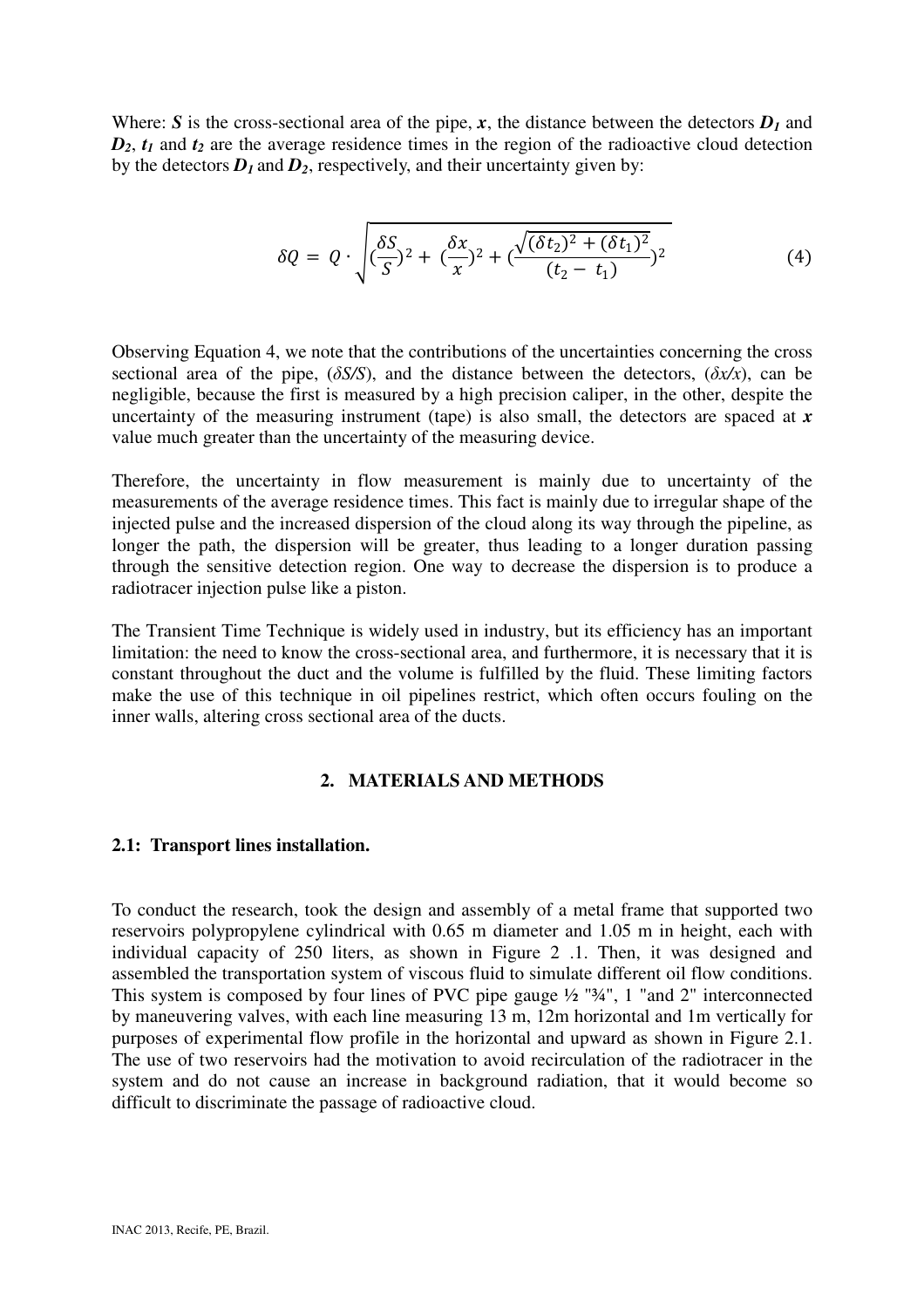

**Figure 2.1: layout of transport line to organic compounds installed in the laboratory.** 

Due to maneuver valve system, transportation lines can operate individually or in combination, allowing the simulation of deviations, leaks and pressure variations.

Mechanical flow meter, injection system and a flow control valve complement the transportation line.

#### **2.2: Radiation Detection Systems**

To detect the radiotracer injected into the line to determine the calibration factor F and measuring the radioactivity of the samples were used NaI scintillation detectors 2" x 2" interconnected to a standardized electronic set of nuclear instruments modules (NIM) by coaxial cables.

#### **2.3: Material transported**

The use of the technique Total Count is independent of the nature of the material under study, since the guidelines for the choice of the radiotracer in marked [1]. For the implementation of the research were used 200 liters of oil Lubrax Essential<sup>©</sup> 20W50 API SJ / SJ ANP. 0139.

#### **2.4: Marking the oil**

Two radioisotopes as tracers were tested,  $198$ Au and  $82$ Br. As the Total Count Technique is critical to accurate knowledge of the area under the photo peak, and the emission spectrum of gamma radiation by <sup>82</sup>Br three peaks occur at energies very close (554.3 keV, 619.1 keV,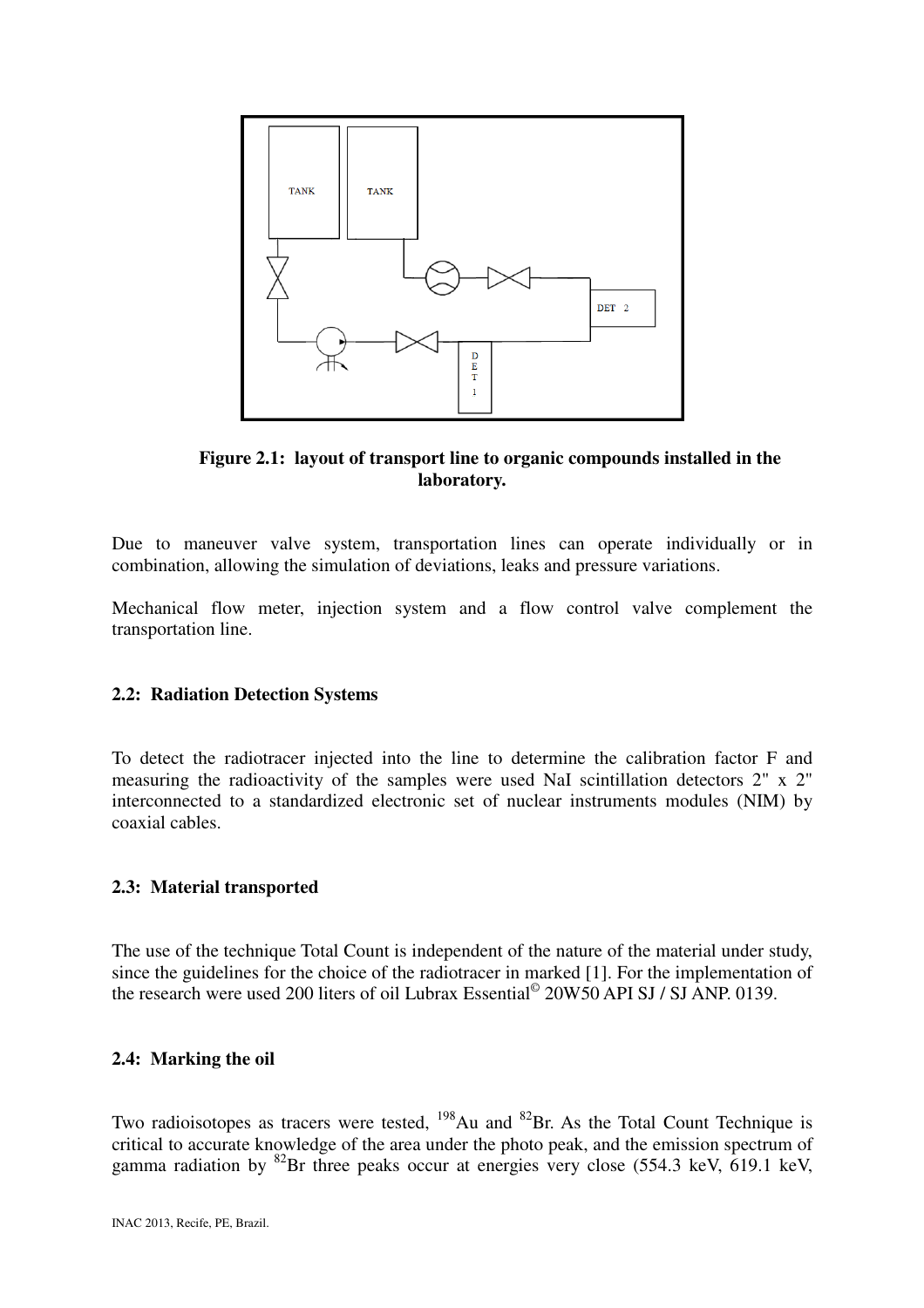776.5 keV),  $^{198}$  Au was chosen for the experiments because it has to present a single photo peak (411.8 keV) and the characteristics listed [1].

## **2.5: Flow measurement**

Two NaI scintillation detectors 2" x 2" were used to flow measure. The first detector is positioned to 2.50 meters from the injection point to ensure the perfect radiotracer homogenization. The second detector was positioned to 4.66 meters far from the first one. The second detector is installed in the vertical position of carriage with purpose of minimizing the effects of back-scattering from laboratory floor.

At the beginning of experiment, oil was left to flow freely through the line 2" diameter for five minutes in order to stabilize the system, then, started data acquisition. After that, making sure that the data acquisition system processed pulses stably, it was injected  $(6.00 \pm 0.05)$  ml radiotracer  $198$ Au. The mean time to acquisition was approximately 20 minutes.

|                      | <b>ATIVIDADE</b> [kBq] |
|----------------------|------------------------|
| <b>EXPERIMENTO 1</b> | $178.4 \pm 1.1$        |
| <b>EXPERIMENTO 2</b> | $167.2 \pm 0.9$        |

### **Table 1: Values of the activity injected.**

### **2.5.1: Flow measurement by employing a mechanical meter**

The mechanical flow meter was inserted into the transport line in order to also be another yardstick comparative data. In this way, relevant information provided by conventional meter, the flow presented significant variations, around 7%, during the whole period of the experiment.

|                     | $FLOW [l \cdot min^{-1}]$ | $\delta$ FLOW [l · min <sup>-1</sup> ] | <b>UNCERTAINTY</b><br><b>RELATIVE</b> [%] |
|---------------------|---------------------------|----------------------------------------|-------------------------------------------|
| <b>Experiment 1</b> | 1.835                     | 0.015                                  |                                           |
| <b>Experiment 2</b> | 1.905                     | 0.016                                  |                                           |

|  |  |  | Table 2: Measures the flow through the mechanical meter |  |
|--|--|--|---------------------------------------------------------|--|

# **2.5.2: Flow measure by employing Total Count Technique**

Data recorded by Total Count Technique listed in Table 3, shows uncertainties around 4%, and high similarity with the mechanical meter.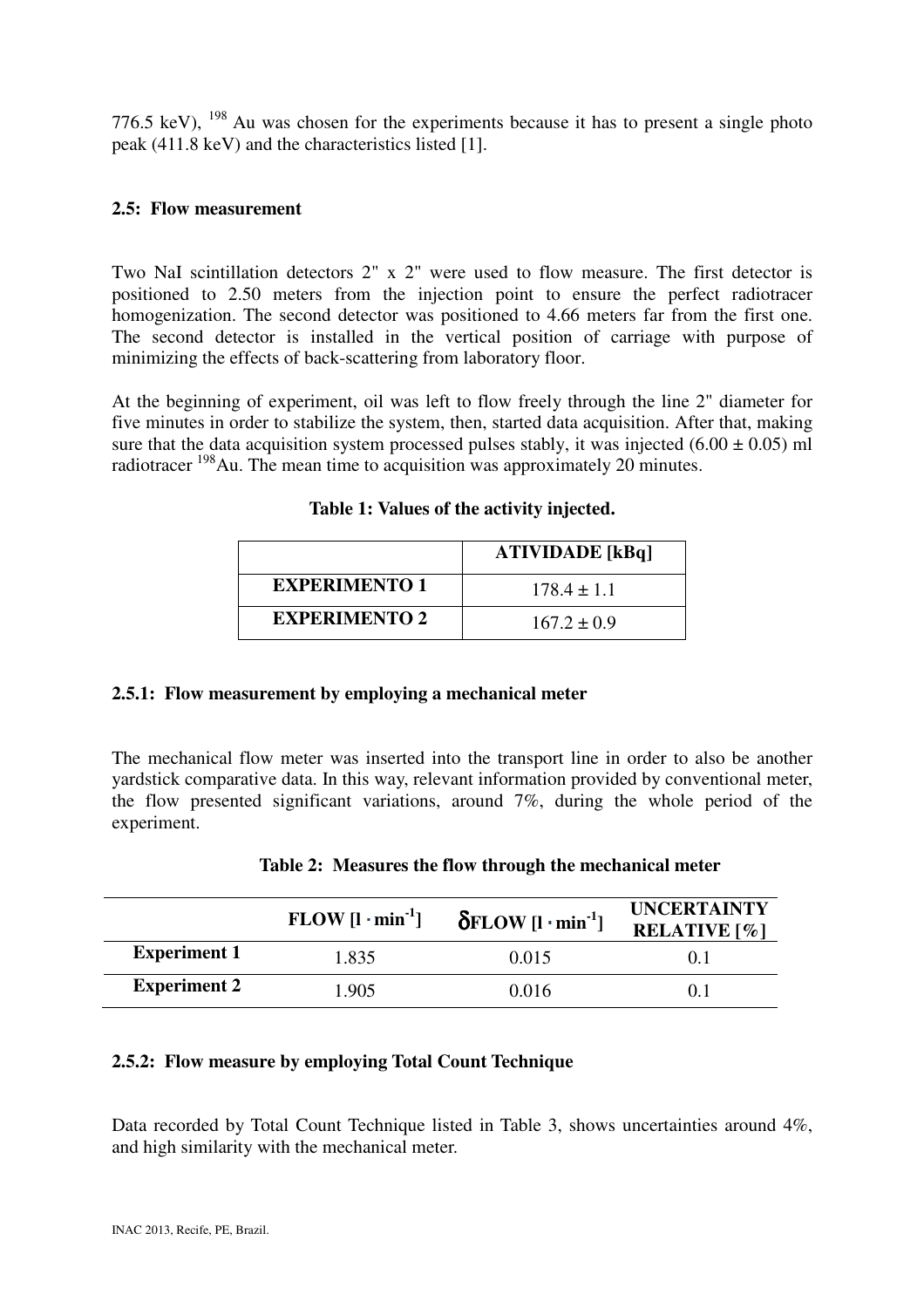|                     | $FLOW [l \cdot min^{-1}]$ | $\delta$ FLOW [l·min <sup>-1</sup> ] | <b>UNCERTAINTY</b><br><b>RELATIVE</b> [%] |  |
|---------------------|---------------------------|--------------------------------------|-------------------------------------------|--|
| <b>Experiment 1</b> | 1.794                     | 0.08                                 | 4.2                                       |  |
| <b>Experiment 2</b> | 1.939                     | 0.09                                 | 4.7                                       |  |

### **Table 3: Measures the flow through Total Count Technique**

# **2.5.3: Flow measure by employing Transient Time Technique**

Analyzing the data shown in Table 4, we note that presented values are conflicting answers regarding the mechanical meter, listed in Table 2.

## **Table 4: Measures the flow through Transient Time Technique**

|                     | $FLOW [l \cdot min^{-1}]$ | $\delta$ FLOW [l · min <sup>-1</sup> ] | <b>UNCERTAINTY</b><br><b>RELATIVE</b> $\lceil \% \rceil$ |
|---------------------|---------------------------|----------------------------------------|----------------------------------------------------------|
| <b>Experiment 1</b> | 3.113                     | 2.923                                  | 93.9                                                     |
| <b>Experiment 2</b> | 3.009                     | 2.447                                  | 81.3                                                     |

# **3. CONCLUSIONS**

The use of Total Count Technique to measure the oil flow was performed. The flow measurement by this technique showed reproducibility and accuracy, with values around 2% over the mechanical meter results.

The use of Time Transient Technique as comparative method was not possible. The occurrence of factors, large dispersion and the injection did not respond to criterion for pulse piston, led to huge uncertainties around 85%, relative to its results.

As future work are the following suggestions: (1) installing a frequency controller, at the pump, as a way to control and stabilize the flow in the transport line, (2) development of a pneumatic injector, in order to enable an injection piston, providing the best values in the uncertainty of the results obtained by the technique of transient time.

### **REFERENCES**

1. GONÇALVES, E. R., Desenvolvimento de Metodologia para Medidas de Atividade Total de Amostras de Óleo Marcado com <sup>198</sup> Au. Dissertação de M.Sc., COPPE/UFRJ, Rio de Janeiro, RJ, Brasil (2013).